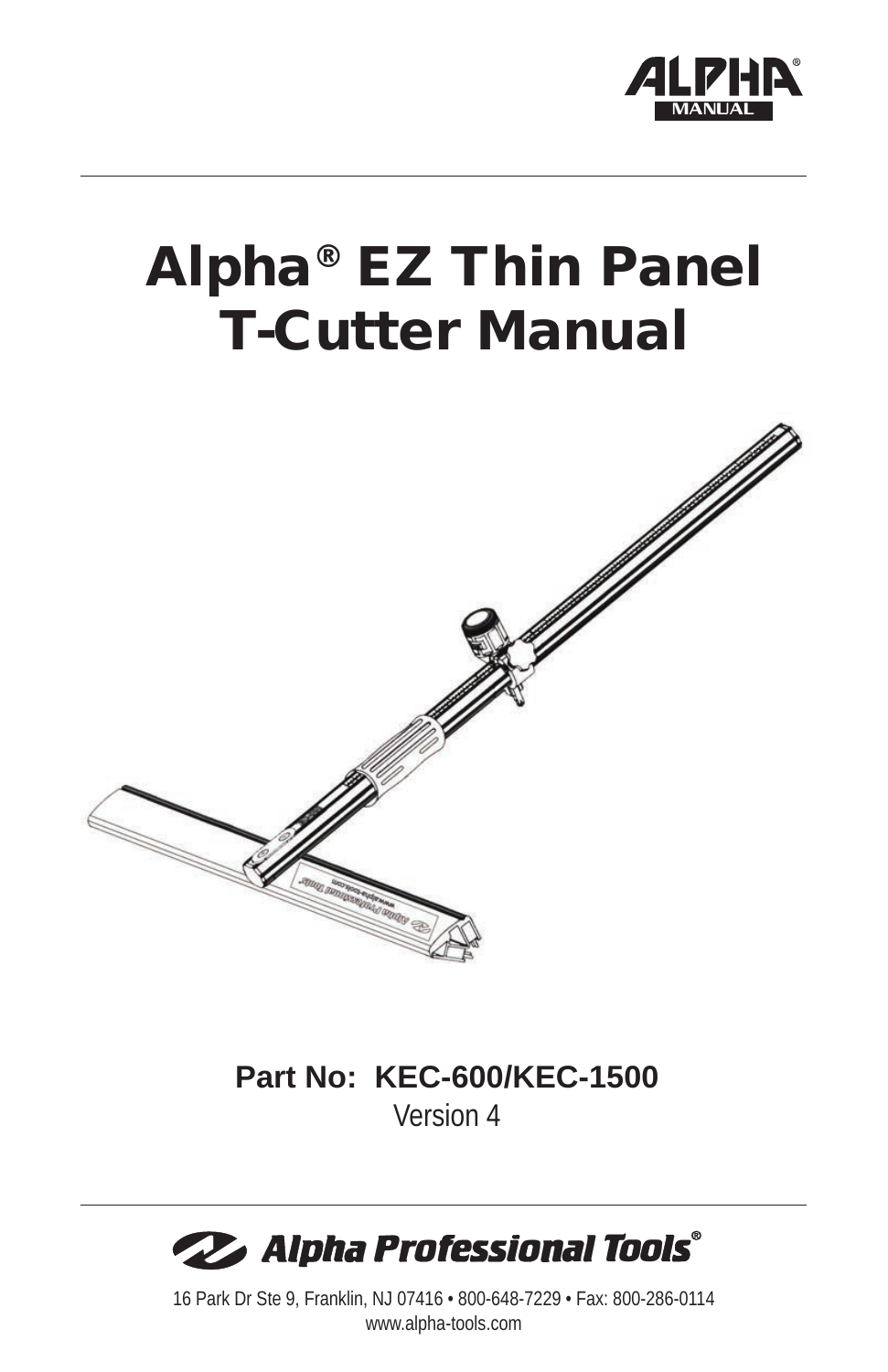# TABLE OF CONTENTS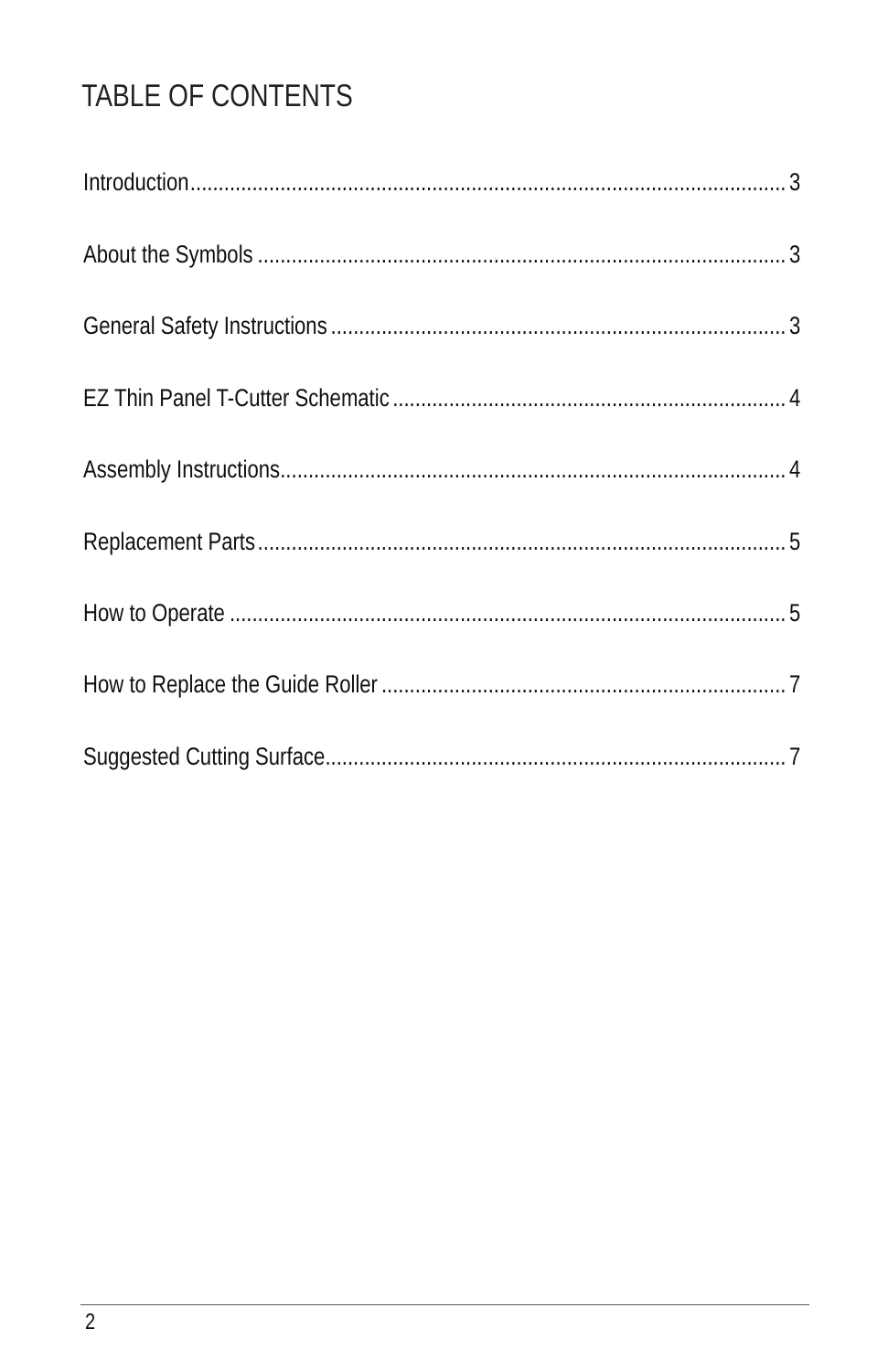# INTRODUCTION

Thank you for purchasing the Alpha® EZ Thin Panel T-Cutter. Please read this instruction manual thoroughly to ensure safe and correct use of the EZ Thin Panel T-Cutter. Keep this manual in a place where operators can access it easily whenever necessary.

### **ABOUT THE SYMBOLS**

According to the hazard level, all safety notes in this manual are classified into "DANGER", "WARNING", and "CAUTION".

- $\triangle$  DANGER! Death or serious personal injury is imminent when handling this T-Cutter incorrectly.
- $\triangle$  WARNING! There is a possibility of death or serious personal injury when handling this T-Cutter incorrectly.
- $\triangle$  CAUTION! There is a possibility of personal injury or property damage when handling this T-Cutter incorrectly.
- Note: In some situations, failing to observe WARNING notes could result in death or serious personal injury. Be sure to read and observe the safety notes to ensure safe and correct use of the T-cutter.

# A CAUTION!

The following are important notes for products, operation, and maintenance applicable to this T-Cutter

## $\blacktriangleright$  SAFETY INSTRUCTIONS  $\bigwedge$

Read all these instructions before attempting to operate this product.

- Keep your work area clean and well lit. Cluttered benches and dark areas invite accidents.
- Use clamps or other practical way to secure and support the workpiece to a stable platform. Holding the work by hand or against your body is unstable and may lead to loss of control.
- Do not overreach. Keep proper footing and balance at all times. Proper footing and balance enables better control of the tool in unexpected situations. Do not use on a ladder or unstable support.
- Use safety equipment. Always wear eye protection. Dust mask, nonskid safety shoes, hard hat, or hearing protection must be used for appropriate conditions.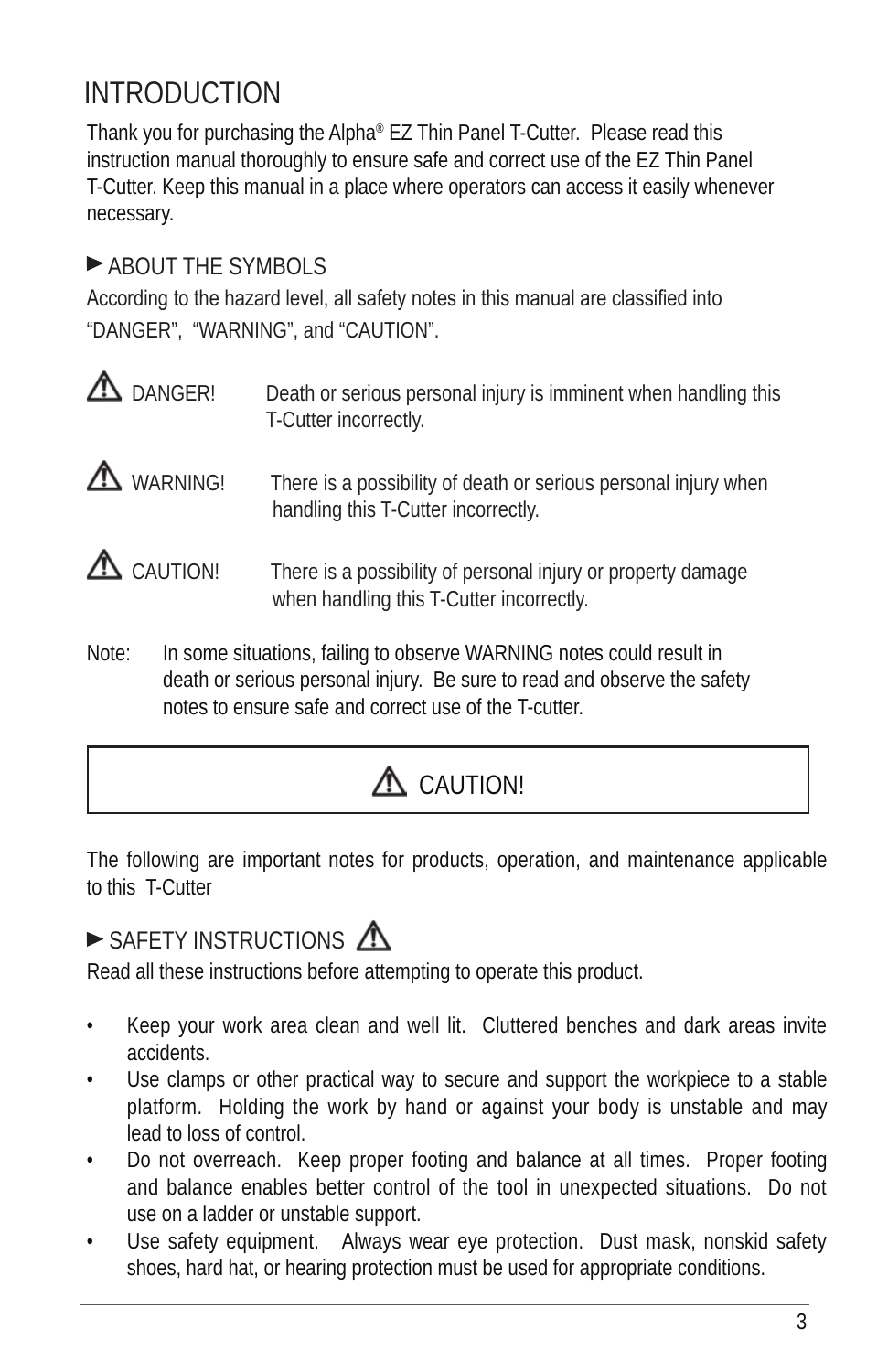#### ALPHA® EZ THIN PANEL T-CUTTER $10$ 1 12 3 11 13 4 10 "B" 9 DETAIL "B" finning in 2  $(14)$ 7 DETAIL "A" 8 "A" 5)  $\vee$  (6

ASSEMBLY INSTRUCTIONS (KEC-600)

1. Set the scaled bar (4) onto the pre-mounted bolt (2) of the roller housing (5). Make sure that the rollers in the roller housing are in the correct position as the picture. (Detail "A")

\*Tip: See page 7 for instructions on replacing the guide roller.

2. Fasten the bolt (1) and the cap nut (3). The 2-hole washer (11) should be placed as the schematic indicates.

\*Tip: Check if the scaled bar (4) is set 90 degrees to the roller housing (5)

- 3. Ensure that the rubber handle (13) has been mounted onto the scaled bar (4). To adjust the position of the rubber handle (13), gently push at its edge towards the desired direction.
- 4. Slide the cutting head holder (7) onto the scaled bar (4) then fasten the fixation screw  $(14)$ .

\*Tip: Make sure the scale indicator (9) is facing toward the roller housing (5). The scale indicator (9) indicates the width of cut.

## **ASSEMBLY INSTRUCTIONS (KEC-1500)**

- 1. Connect the two Aluminum Scale Bars by sliding them together and then tighten the hex screws on both of the scale bars. NOTE: Hex wrench is supplied with the KEC-1500.
- 2. After connecting the two Aluminum Scale Bars together, follow the Assembly Instructions of the KEC-600 to complete the assembly process.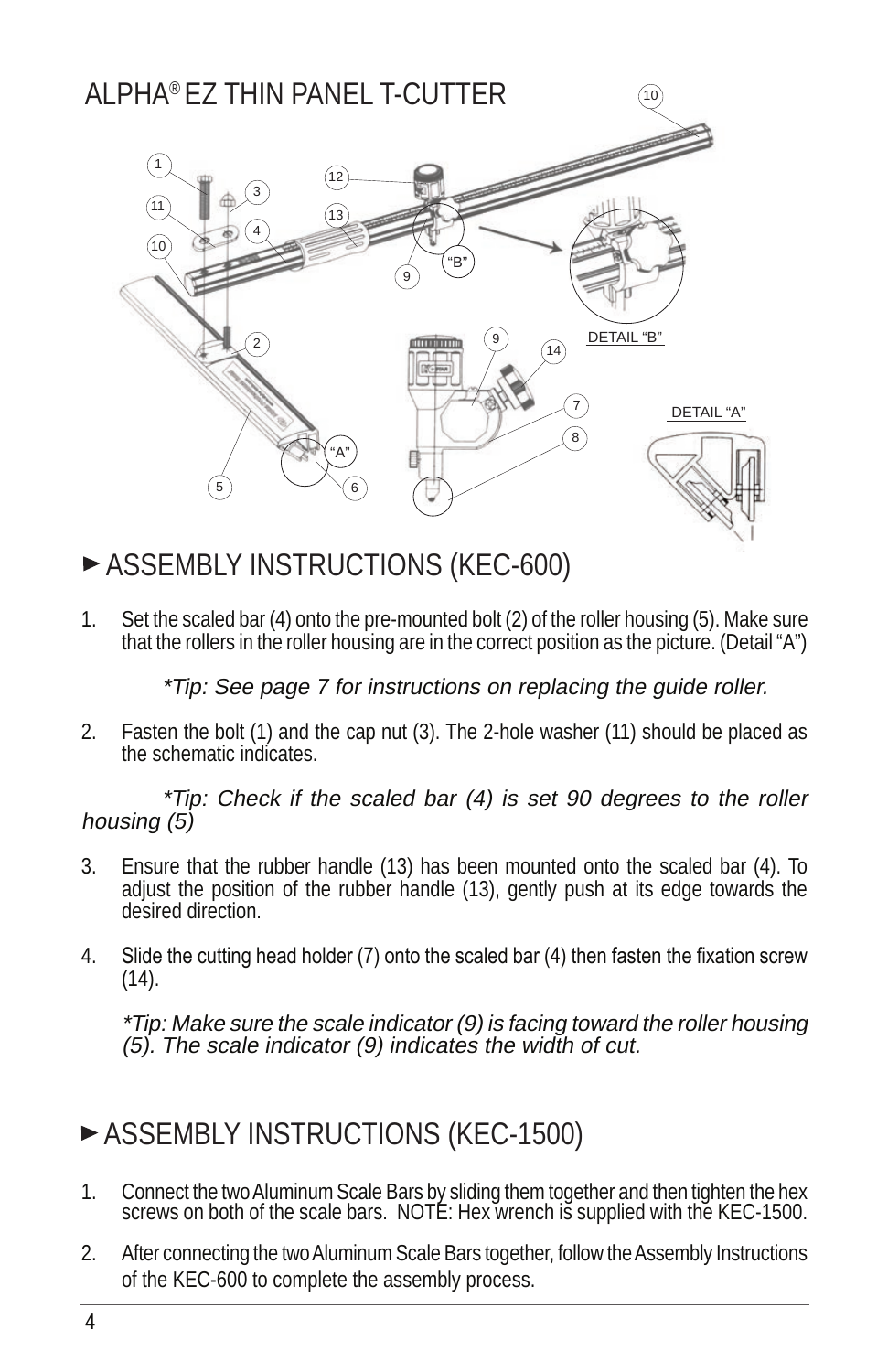## REPLACEMENT PARTS



| <b>ALFIG</b><br><b>CUTTER OIL</b><br>600100<br>V2 Giller's<br>West (2)<br><b>Laborage Autor that</b><br><b>Standards</b><br><b>Televisie cume it's</b><br>· Cleans up assite<br>of Providential<br><b>Goodman Cor Clufts</b><br>and they will be their<br><b>EZ PARA TANK (812)</b><br>Farmer AGOST<br><b>AZ Das Parel SOR</b><br>For by Miller<br><b>ING'AL SUPPORT</b><br><b>President Avenue Com</b><br>EZ Cutter Oil | <b>PART NO.</b> | <b>DESCRIPTION</b>         |
|--------------------------------------------------------------------------------------------------------------------------------------------------------------------------------------------------------------------------------------------------------------------------------------------------------------------------------------------------------------------------------------------------------------------------|-----------------|----------------------------|
|                                                                                                                                                                                                                                                                                                                                                                                                                          | <b>KEC1901</b>  | <b>Cutting Head Holder</b> |
|                                                                                                                                                                                                                                                                                                                                                                                                                          | <b>KEC1902</b>  | <b>Cutting Head</b>        |
|                                                                                                                                                                                                                                                                                                                                                                                                                          | KEC1903         | Guide Roller               |
|                                                                                                                                                                                                                                                                                                                                                                                                                          | <b>KEC1904</b>  | <b>Assembly Hardware</b>   |
|                                                                                                                                                                                                                                                                                                                                                                                                                          | <b>KEC1905</b>  | <b>Roller Housing</b>      |
|                                                                                                                                                                                                                                                                                                                                                                                                                          | <b>KEC1906</b>  | Scaled Bar (24")           |
|                                                                                                                                                                                                                                                                                                                                                                                                                          | <b>KEC1907</b>  | Scaled Bar (60")           |
|                                                                                                                                                                                                                                                                                                                                                                                                                          | KOC1000         | <b>EZ Cutter Oil</b>       |

## HOW TO OPERATE

1. Remove the oil reservoir cap (12) and fill the reservoir (12) with Alpha<sup>®</sup> EZ Cutter Oil. (See Figure -1)

#### *Note: Tighten reservoir cap after filling with oil.*



Figure-1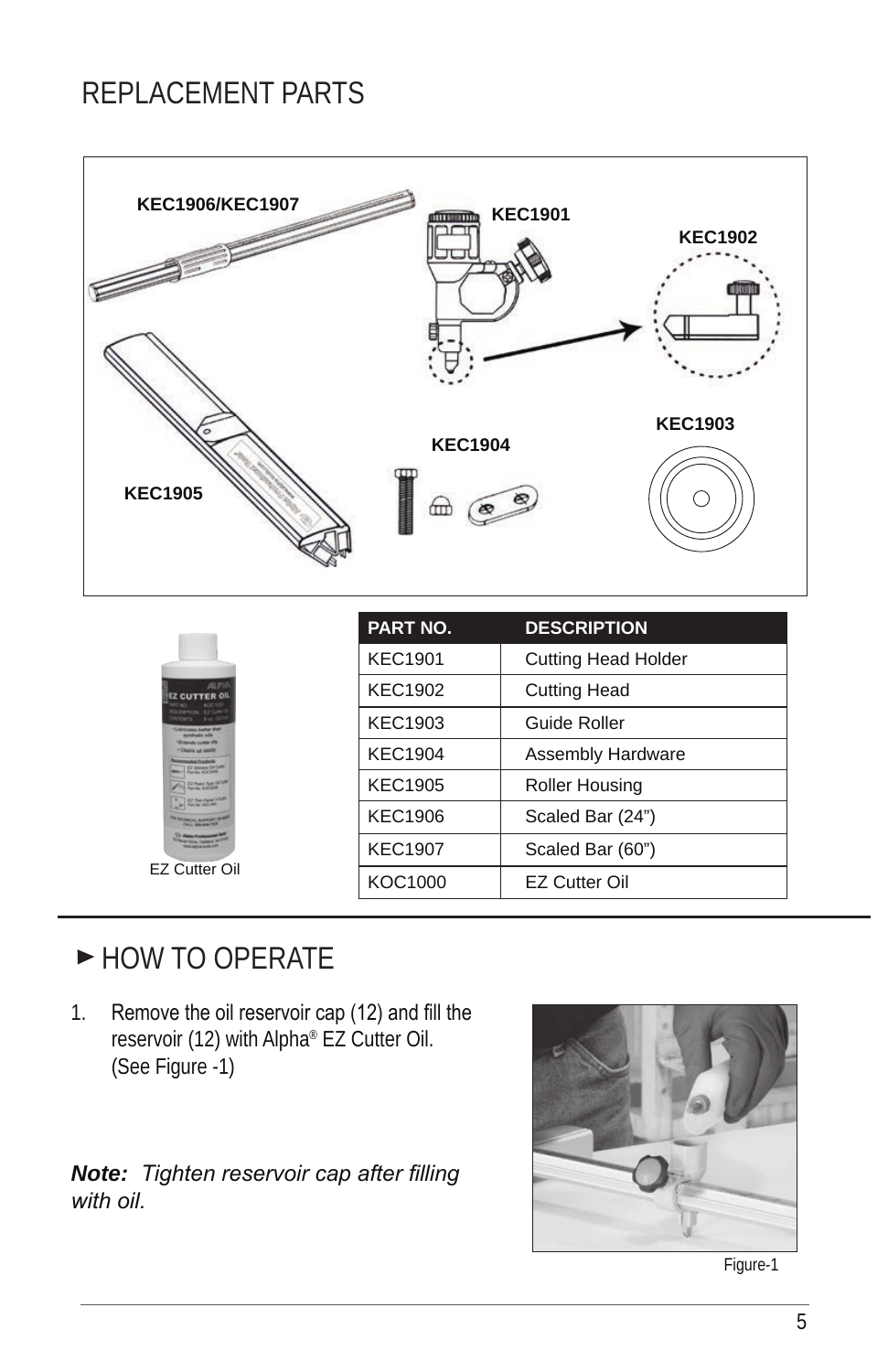#### 2. Check if the red scale indicator (9) is facing towards the roller housing (5). (See Figure 2)

Set the distance of score required by sliding the cutting head holder (7), the red indicator defines the width of score on the scale bar(4).

3. Place the roller of the roller housing (5) against the edge of the tile and put the cutting head (8) onto the tile to be cut. Grab the rubber handle (13) to have a safe and comfortable cut. (See Figure-3 and 4)

#### *Note: (a) Loosen the reservoir cap before cutting.*

*(b) Make sure the EZ Cutter Oil comes out of the cutting head (8) prior to scoring.*

4. Drag the EZ-cutter with slight pressure to the cutting direction. Make sure the edge of the tile is straight and clean for good cutting condition. (See Figure 4) After the material has been scored, tighten the reservoir cap.



Figure-4

#### *\*Tip: If the cut tile dimension showed discrepancies, you could correct it with the indicator (9).*

5. After the material has been scored, there are two options to snap the long thin panel.

METHOD ONE: Use the Alpha® EZ Glass Running Pliers (Part No. KOC512P). To use these running pliers, simply align the center indicator mark (RED) on the running pliers with the score mark on the thin panel and squeeze the handle (See Figure 5). The continuous even pressure provided by the Alpha® EZ Glass Running Pliers will make a clean break across the thin tile panel.

### *TIP: Teaming up and using two Alpha® EZ*

*Glass Running Pliers at the same time with one on each side of the long panel is optional but recommeded so the snapped panel does not get damaged.*

#### Figure-5





red scale indicator

cutting head holder



Figure-2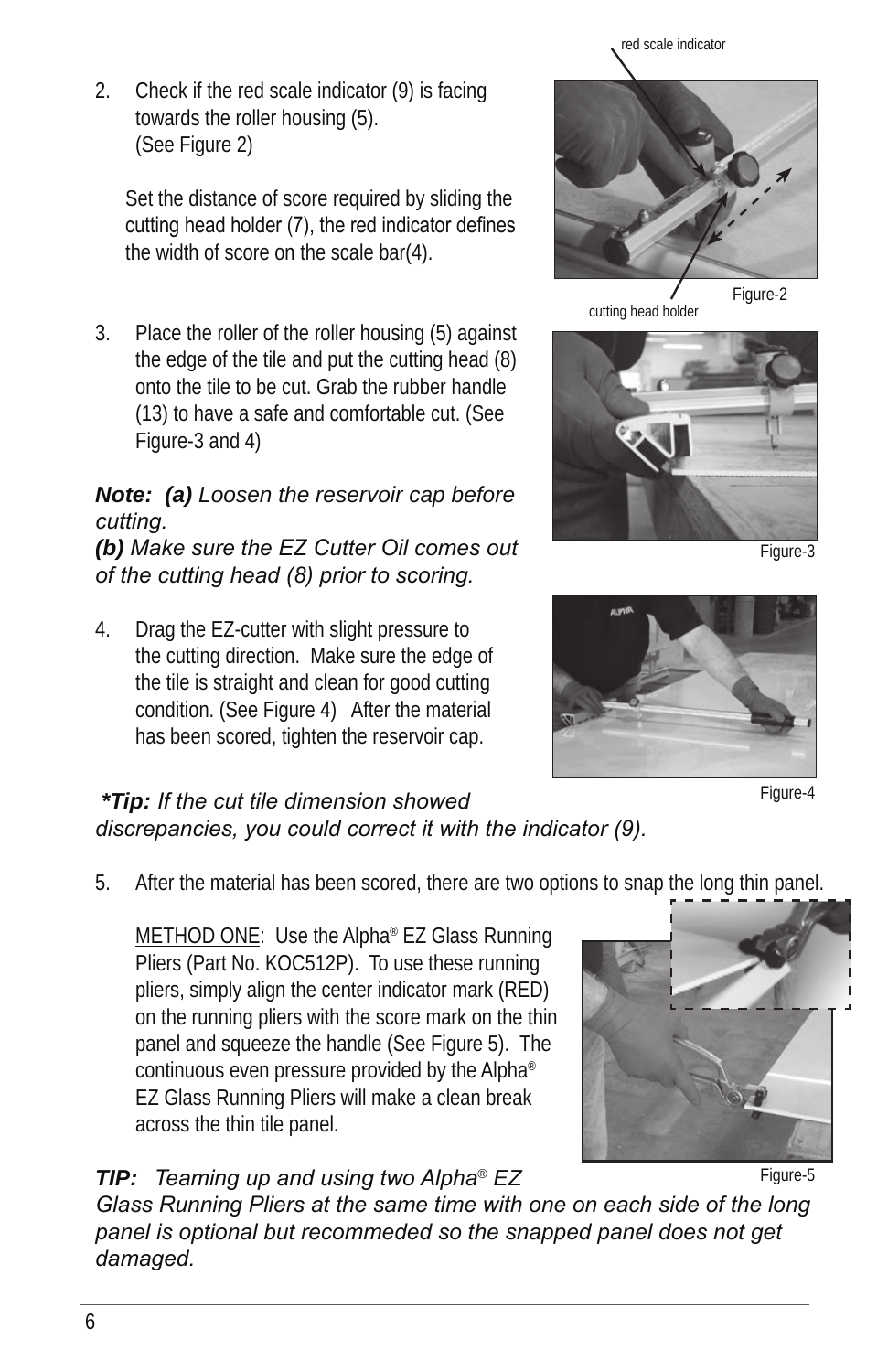6. METHOD TWO: Manually snap the material to complete the process. (See Figure-6)

*TIP: Material that will be snapped will need to hang over the edge of the table prior to performing the "snap method". (See Figure 6)*



Figure-6

*NOTE: If thin material has fiber glass on the back surface, you will need to use a razor blade to cut the fiber glass after the material has been scored and snapped. (See Figure 7)*



Figure-7

 $\triangle$  CAUTION! Wear proper safety equipment due to the sharp edges.

7. When cutting is complete, the sharp edges become a safety hazard. You can easily smooth out the edges by using Alpha® Diamond Hand Pads (Electroplated #60 or #150 Grits). (See Figure-8)



**Figure-8**

# *Guide rollers can be replaced by simply applying pressure with a screwdriver and popping them out as shown in the diagram to the right.* **\*How to Replace the Guide Roller**

#### **\*Suggested Cutting Surface**

*Alpha® recommends using a cutting surface similar to the one pictured below.*

*This table is simple to replicate using plywood and two saw horses.*